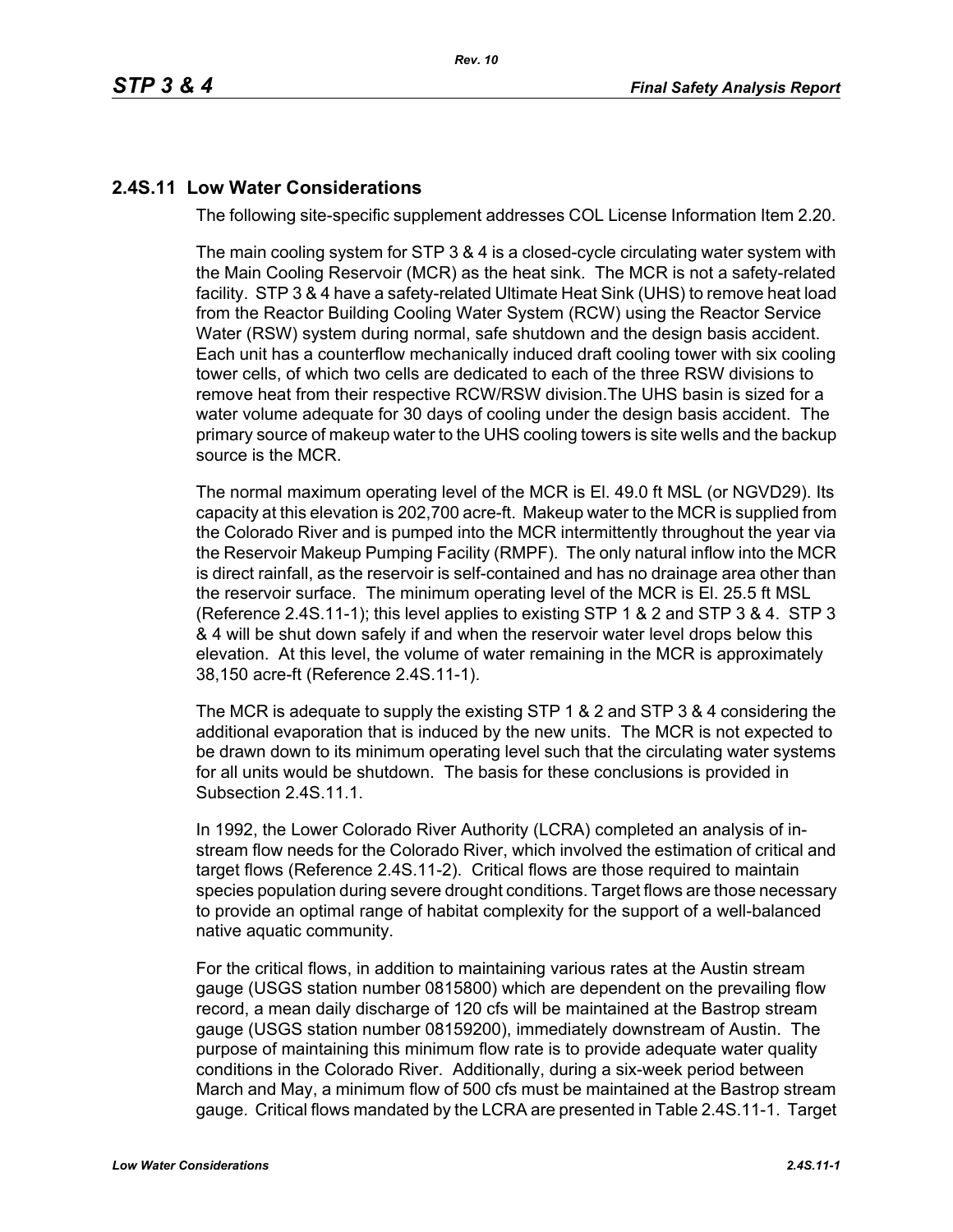flows differ from critical flows in that they are classified as interruptible demand subject to curtailment during drought conditions.

# **2.4S.11.1 Low Flow in Rivers and Streams**

The major river near the STP 3 & 4 site is the Colorado River. The site is located within the tidal estuary region of the river on the west bank near river mile 14.6. Tidal effects extend up to river mile 22, which is several miles upstream from the Reservoir Makeup Pumping Facility (RMPF). During periods of low river flows freshwater flow to the tidal estuary is regulated by the operation of an inflatable dam across the river located one mile downstream from Bay City and immediately upstream from the USGS stream gauge at Bay City (station number 08162500). This dam is intended to maintain a minimum water level in the river upstream of the dam to facilitate pumping into irrigation canals. Low flows are regulated by the dam, whereas flood peaks are allowed to pass freely.

Discharge measurements at the Bay City stream gauge were initiated in 1948 by the USGS, well after the construction of Mansfield Dam in 1942 and Buchanan Dam in 1936. Therefore, all available data at this gauge are influenced by flow regulation at Mansfield Dam and other upstream reservoirs. Flow measurements at Bay City are also influenced by water withdrawals from the river between Bay City and Mansfield Dam.

Between 1951 and 1956, zero daily discharge was recorded on 13 occasions at Bay City. In the June-July 1967 period, withdrawals for irrigation reduced the downstream releases to 1 cfs for a period of 58 days. Based on these observations, the probable mean-daily minimum flow rate at Bay City is estimated as zero. If there is no downstream flow, the Colorado River near the RMPF will be occupied by tidal water.

Table [2.4S.11-2](#page-6-0) presents the annual 1-day low flows at Bay City for water years 1948 through 2006, while Table [2.4S.11-3](#page-7-0) presents the annual 7-day low flows for the same period based on data from Reference [2.4S.11-3.](#page-4-2) The minimum 1-day and 7-day low flows for the period of record are zero and 0.5 cfs, respectively. The 1-day and 7-day low flows for water years 1948-2006 are shown in Figure [2.4S.11-1](#page-8-0).

For the construction of STP 1 & 2, the required storage volume of the MCR was determined from operation studies using 40 years of stream flow data, which included the severe dry period 1950-1956. These operation studies assumed that no makeup water would be pumped when the Colorado River flow is less than 300 cfs in accordance with STP's water rights (References [2.4S.11-1](#page-4-0) and [2.4S.11-4](#page-4-3)). Although only STP 1 & 2 were built, the MCR was originally sized for four units. With the addition of STP 3 & 4, sufficient MCR water inventory can be maintained to offset evaporation, seepage, and blowdown by diverting sufficient make-up water at the RMPF and recognize available precipitation. STP is entitled to divert 55% of the river flow in excess of 300 cfs at the RMPF as MCR makeup. The annual flow diversion in any given year can exceed the 102,000 acre-ft average annual limit provided that this limit is not exceeded on a 5-year rolling average basis (Reference [2.4S.11-4](#page-4-3)). During a repeat of the Lower Colorado River's Drought of Record (DOR) from 1947 to 1957, the LCRA is required by contract to make available an additional 40,000 acre-ft per year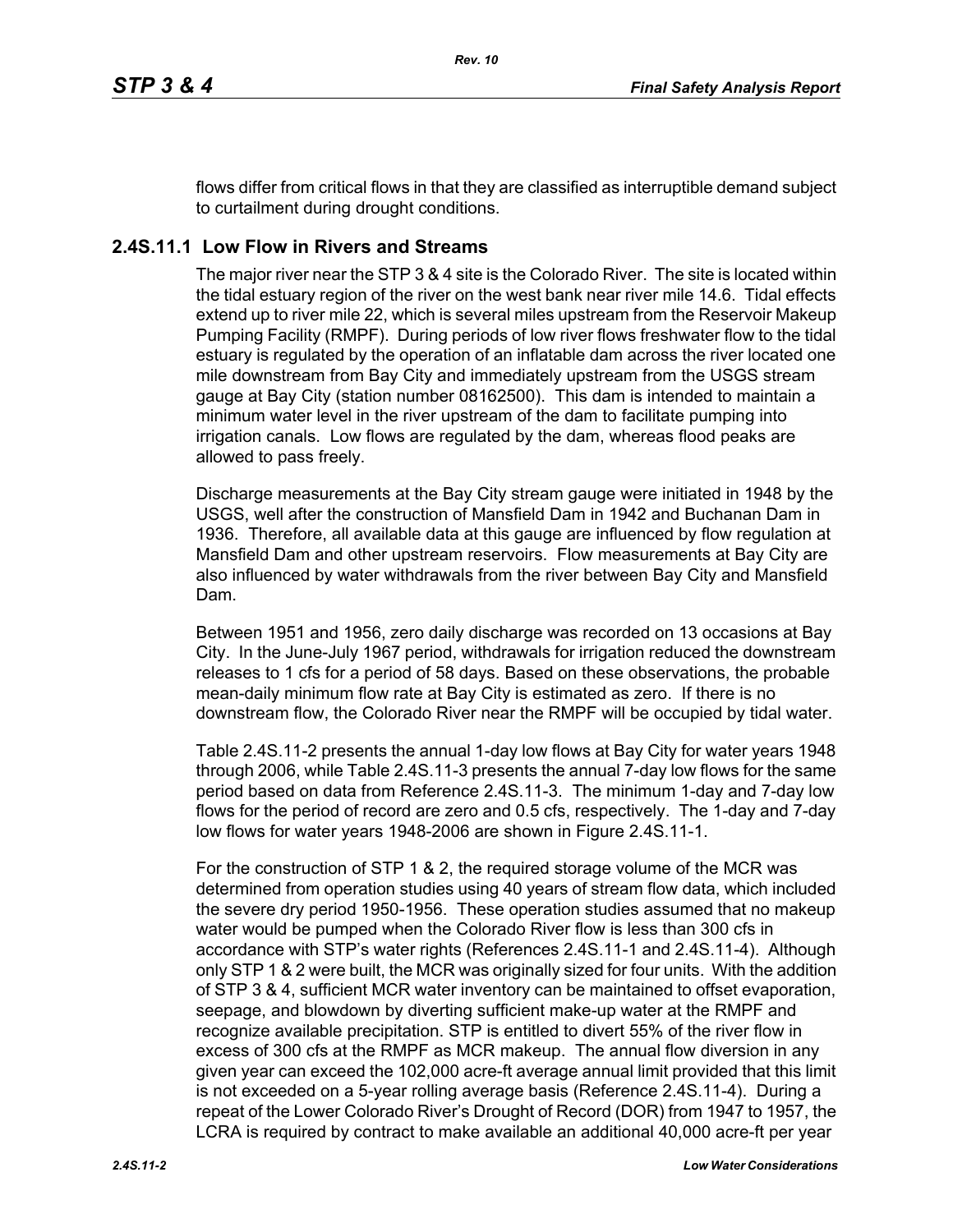of firm water. This firm water will be made available, without restriction on river flow, for MCR makeup when the water level in MCR is below El. 35 ft MSL (Reference [2.4S.11-4\)](#page-4-3). These arrangements are expected to be adequate to maintain sufficient water in MCR for continuous operation of all four units. This assessment is supported by the water management plan for the Lower Colorado River (Reference [2.4S.11-5](#page-4-4)) as well as the MCR water inventory analysis that shows that arrangement for these water diversion rights are necessary to keep MCR in continuous operation with four units. The inventory analysis tracks MCR water inventory by balancing the available diversion flows at RMPF and precipitation against losses of evaporation, seepage and blowdown and factors in future water use projections by LCRA.

The primary source of makeup water to the UHS cooling tower basin for STP 3 & 4 will be onsite groundwater wells. The well water system is not affected by low flows in the Colorado River. MCR is the backup source of the UHS makeup. As described earlier, even at its minimum operation level of 25.5 ft MSL the MCR has approximately 38,150 ac-ft of water inventory which is more than enough water to safely shut down the plant should MCR is activated as a backup source of UHS makeup water. Hence, low-flow considerations will not affect the dependability of the source of makeup water for the UHS.

There are currently no downstream dams that could affect the water supply to the makeup water intake and no future dams are contemplated.

### **2.4S.11.2 Low Water Resulting from Surges, Seiches, or Tsunamis**

Low water in the Colorado River resulting from surges, seiches, or tsunamis will not affect the ability of the groundwater wells to supply water to the safety-related UHS cooling tower basin. Low water from these phenomena would also not affect the performance of the non-safety–related MCR, since its storage permits an extended period of no makeup flow without interfering with its operation.

Ice formations or ice jams causing low flows are not anticipated based on historical air and water temperature data described in Subsection 2.4S.7.

# **2.4S.11.3 Historical Low Water**

### **2.4S.11.3.1 Drought Events**

Texas has suffered from a drought in each decade of the twentieth century with severe droughts occurring every 20 to 40 years. The most severe drought between 1898 and 2004 was the 10 year "drought of record" (DOR) period (May 1947 to April 1957). LCRA estimates of available water supplies reflect the amount of water that is reliably available during a repeat of the DOR conditions (Reference [2.4S.11-2\)](#page-4-1).

### **2.4S.11.3.2 Colorado River**

The Colorado River experiences a wide range of flows. Low flows below Bay City have been subject to regulation since the installation of the inflatable dam at Bay City in 1963, as discussed in Subsection 2.4S.11.1. Low flows have also been affected by upstream dams and irrigation demands.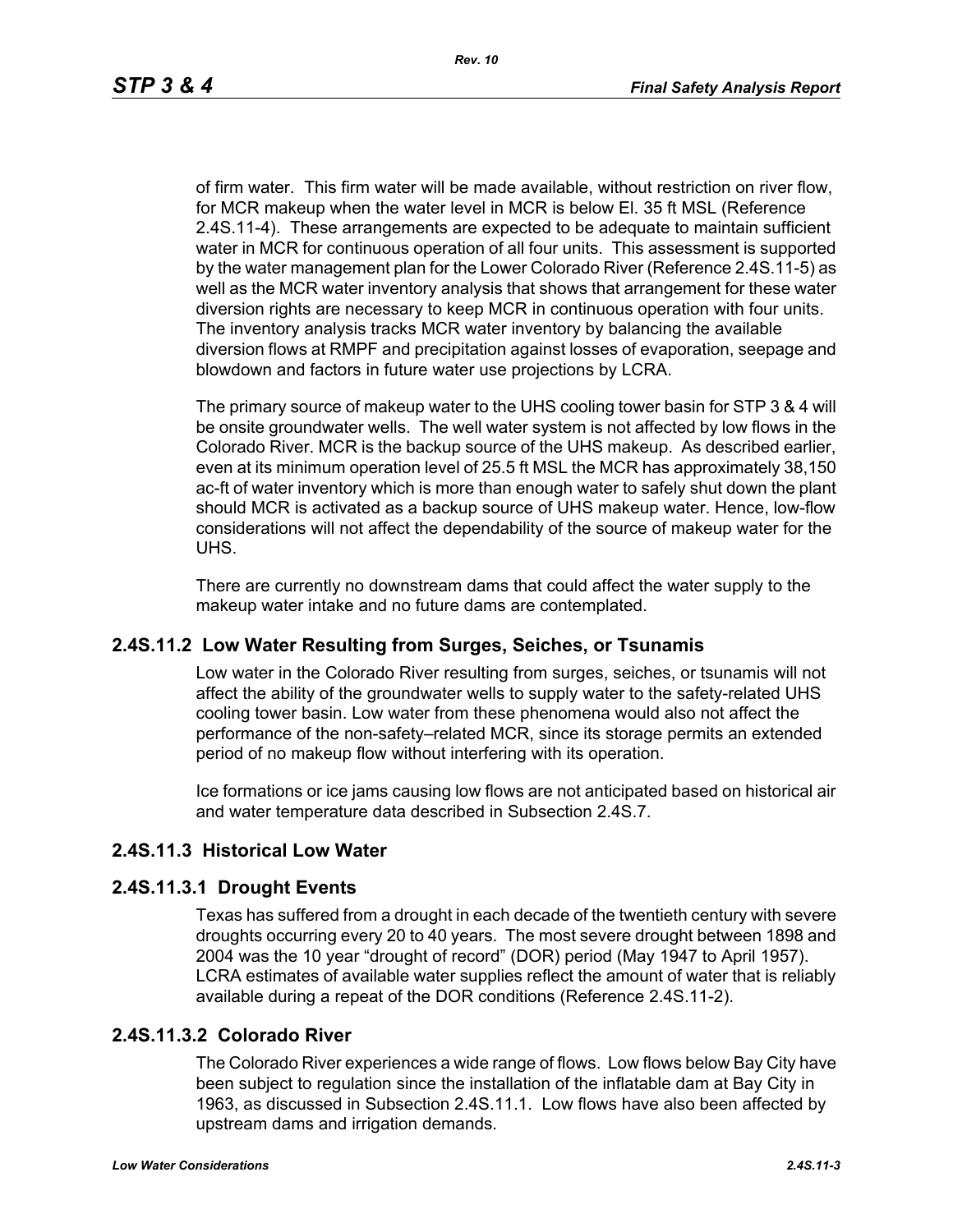The lowest stages on the Colorado River at the RMPF can be expected to occur when low-flow conditions are combined with tidal cycles originating from the Colorado-Lavaca estuary. Tidal effects extend upstream several miles above the RMPF. During extreme low-flow conditions, the water surface elevation at the Screen Intake Structure of RMPF would be approximately equal to the tidal elevation.

# **2.4S.11.4 Future Controls**

The safety-related systems of STP 3 & 4, including the UHS, do not rely directly upon river flows. While the MCR is a back-up water source for supplying makeup water to the UHS basin, the availability of this makeup water for the UHS is assured because the plant would be shut down when the MCR level drops below El. 25.5 ft MSL. At this elevation, the MCR still retains 38,150 acre-ft, which is sufficient to maintain a 30-day UHS makeup water inventory without consideration of the normal makeup source from groundwater supplies. Any changes in the quality or availability of MCR water will be slow to occur, allowing sufficient time for any remedial measures that may be necessary.

The LCRA, which holds rights to stored waters of the Colorado River above STP, has contracted with STPNOC to provide such waters, up to 40,000 acre-ft per year, when necessary for the normal operation thus providing additional assurance against having to shut down STP due to extended low-flow conditions in the Colorado River (Reference [2.4S.11-4\)](#page-4-3). Additionally, STPNOC holds a run-of-river water right (References [2.4S.11-1](#page-4-0) and [2.4S.11-4\)](#page-4-3), allowing it to divert water directly out of the Colorado River based on the contract with the LCRA.

### **2.4S.11.5 Plant Requirements**

The RSW and UHS systems are designed to cool the Reactor Building Cooling Water (RCW) during normal operation, normal shutdown, emergency shutdown, testing, and loss of preferred power and to dissipate the heat into the atmosphere without exceeding the water temperature in the UHS basin water of 35°C. The UHS water storage basin is sized to allow the shutdown and cooldown of the unit and maintain the unit in a safe shutdown condition for the design basis accident for 30 days with no makeup and blowdown. The system requirements are addressed in Subsections 9.2.5 and 9.2.15, following the guidance provided in RG 1.27. The water losses due to forced and natural evaporation, drift, and seepage and blowdown are to be replaced by makeup water provided primarily from the site wells or from the MCR via the Turbine Service Water System, as a secondary source of makeup water.

The main cooling water system with the MCR as a heat sink is described in detail in Subsection 10.4.5. The capability of the MCR to maintain a sufficient water level during periods of drought in the Colorado River is discussed in Subsection 2.4S.11.1. In addition, the MCR operation will be closely monitored by filling the reservoir to normal full level of El. 49 ft MSL, whenever possible using all the water diversion rights available to STP to ensure sufficient water level in case of a repeat of the DOR in the Colorado River.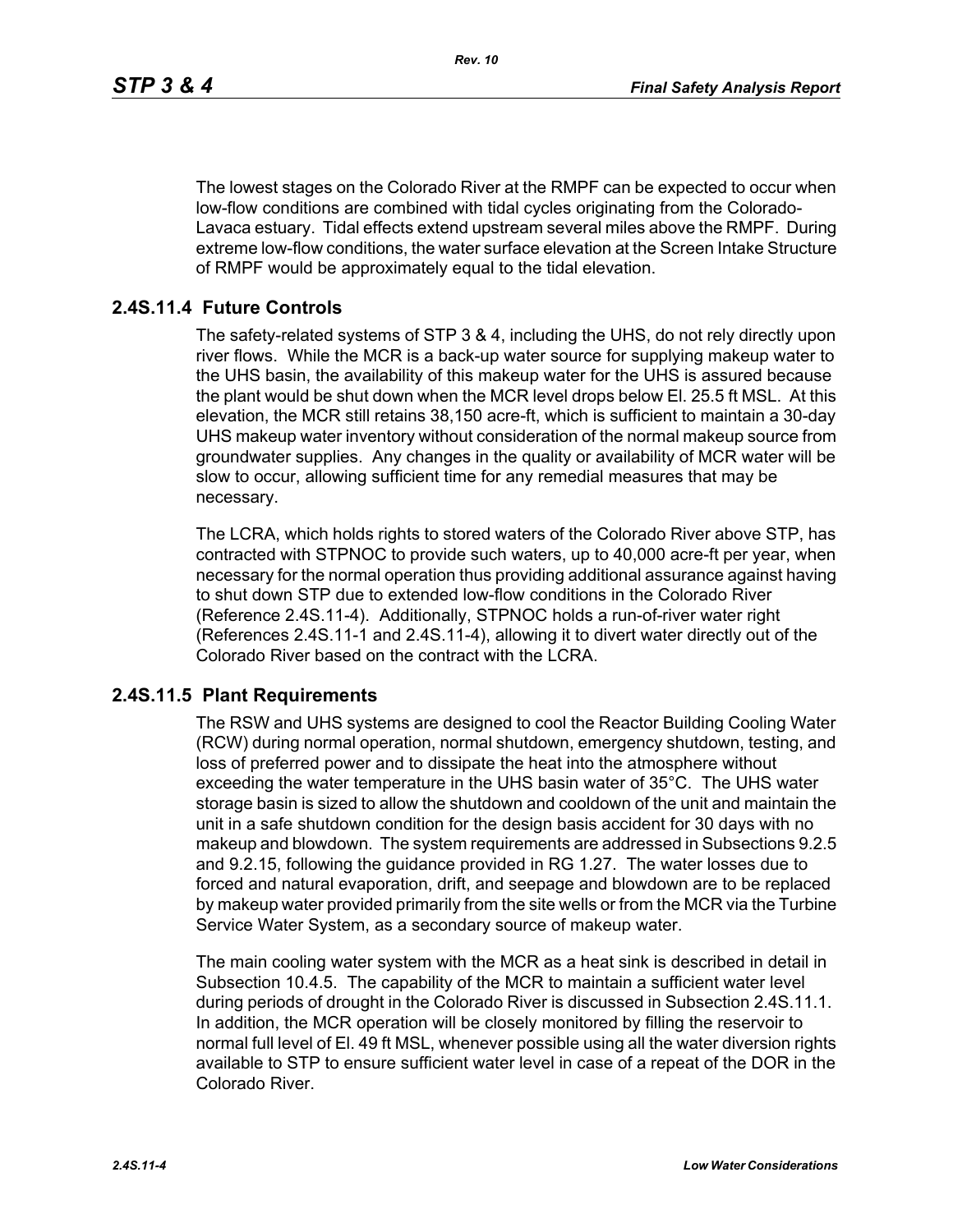Compliance with EPA 316(b) regulations for existing facilities is satisfied in terms of meeting the performance standards to reduce impingement, mortality, and entrainment because:

- The RMPF was designed and built for a maximum capacity of 1200 cfs for an anticipated four units at the time, and no change to this maximum flow is anticipated, and;
- The makeup flow is for use in a closed-cycle cooling scheme as opposed to a oncethrough system.

### **2.4S.11.6 Heat Sink Dependability Requirements**

The UHS cooling tower basin will maintain a water inventory adequate for 30 days of cooling under the design basis accident with no makeup and blowdown as discussed in Section 9.2.5. There will be sufficient suction submergence water depth and pump net positive suction head (NPSH) to ensure proper operation of the pump station contiguous with the UHS basin for the entire 30-day period following an accident.

Adherence of the existing facility to EPA 316(b) is satisfied in terms of meeting the performance standards to reduce impingement, mortality, and entrainment as explained in Subsection 2.4S.11.5

A detailed description of how the UHS is designed to meet the dependability requirements is provided in Subsections 9.2.5 and 16.3.7.

### <span id="page-4-1"></span><span id="page-4-0"></span>**2.4S.11.7 References**

2.4S.11-1 "STPEGS Updated Final Safety Analysis Report, Units 1 & 2," Revision 13.

- 2.4S.11-2 "Region 'K' Water Plan for the Lower Colorado Regional Water Planning Group," Lower Colorado Regional Water Planning Group, 2006.
- <span id="page-4-2"></span>2.4S.11-3 "Daily Streamflow Data for Bay City Gauging Station, Texas," U.S. Geological Survey, 2007, Available at http://waterdata.usgs.gov/nwis/dv/?site\_no= 08162500&referred\_module=sw, accessed May 24, 2007.
- <span id="page-4-3"></span>2.4S.11-4 Amended and Restated Contract by and between the Lower Colorado River Authority and STP Nuclear Operating Company, Effective as of January 1, 2006.
- <span id="page-4-4"></span>2.4S.11-5 Water Management Plan for the Lower Colorado River Basin Effective September 20, 1989 including amendments through May 14, 2003.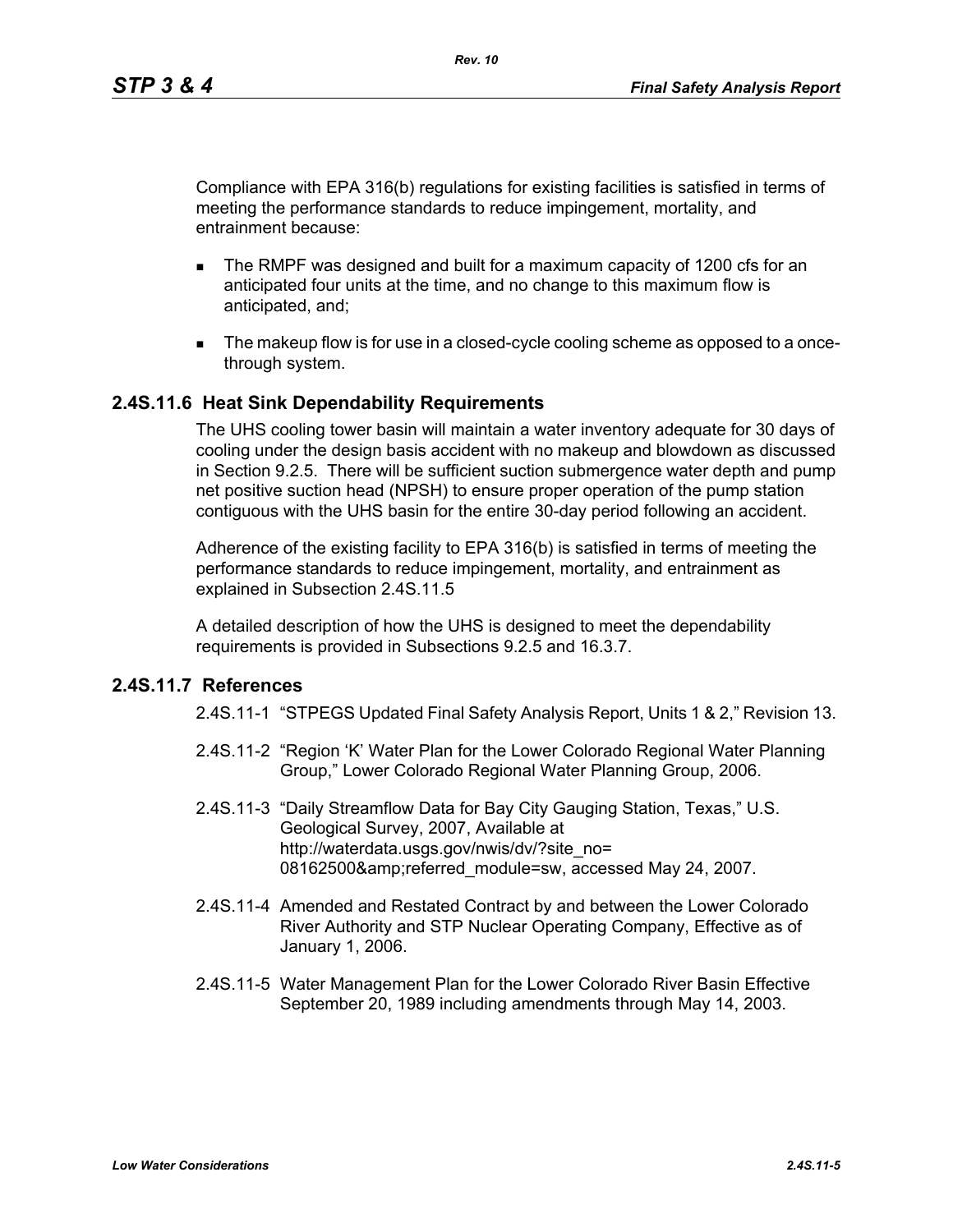<span id="page-5-0"></span>

|              | <b>Critical Flows (cfs)</b> |                      |  |  |
|--------------|-----------------------------|----------------------|--|--|
| <b>Month</b> | <b>Austin Gauge [1]</b>     | <b>Bastrop Gauge</b> |  |  |
| January      | 46                          | 120                  |  |  |
| February     | 46                          | 120                  |  |  |
| March        | 46                          | 500 [2]              |  |  |
| April        | 46                          | 500 [2]              |  |  |
| May          | 46                          | 500 [2]              |  |  |
| June         | 46                          | 120                  |  |  |
| July         | 46                          | 120                  |  |  |
| August       | 46                          | 120                  |  |  |
| September    | 46                          | 120                  |  |  |
| October      | 46                          | 120                  |  |  |
| November     | 46                          | 120                  |  |  |
| December     | 46                          | 120                  |  |  |

Source: Reference 2.4S.11-2

- [1] LCRA will maintain a mean daily flow of 100 cfs at the Austin gage at all times, to the extent of inflows each day to the Highland Lakes as measured by upstream gages, until the combined storage of Lakes Buchanan and Travis reaches 1.1 million acre-feet of water. A mean daily flow of 75 cfs, to the extent of inflows each day to the Highland Lakes as measured by upstream gages, will then be maintained until the combined storage of Lakes Buchanan and Travis reaches 1.0 million acre-feet of water, then a subsistence/critical flow of 46 cfs will be maintained at all times, regardless of inflows. In addition, if the subsistence/critical flow of 46 cfs should occur for an extended period of time, then operational releases will be made by LCRA to temporarily alleviate the subsistence/critical flow conditions. Specifically, should the flow at the Austin gauge be below a 65 cfs daily average for a period of 21 consecutive days, LCRA will make operational releases from storage sufficient to maintain daily average flow at the Austin gauge of at least 200 cfs for two consecutive days. If this operational release conditions persists for three consecutive cycles (69 days), then a minimum average daily flow of at least 75 cfs will be maintained for the next 30 days.
- <span id="page-5-1"></span>[2] This flow should be maintained for a continuous period of not less than six weeks during these months. A flow of 120 cfs will be maintained on all days not within the six week period.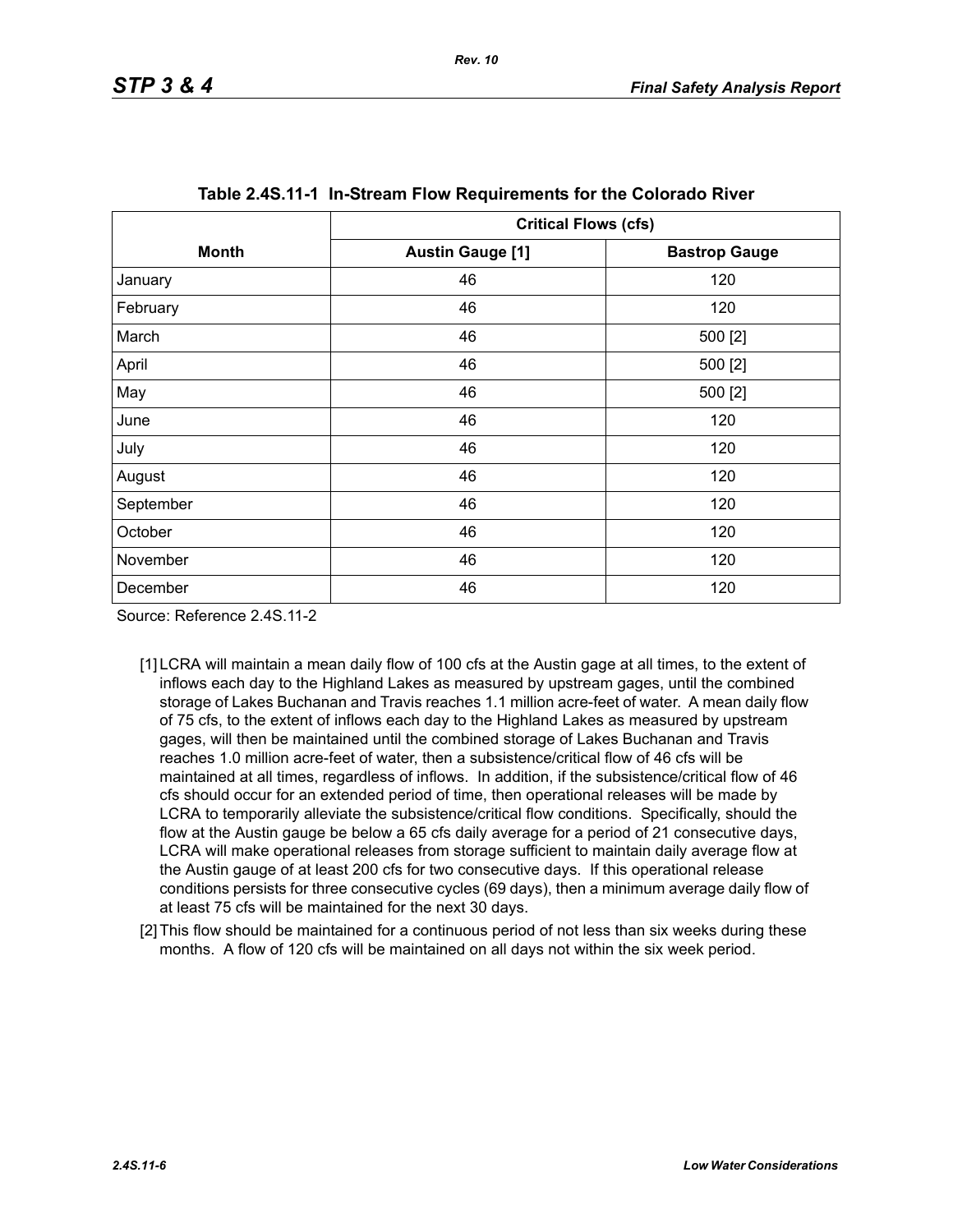|                   | 1-day Low Flow | Date of           |      | 1-day Low Flow    |       |
|-------------------|----------------|-------------------|------|-------------------|-------|
| <b>Water Year</b> | (cfs)          | <b>Occurrence</b> |      | <b>Water Year</b> | (cfs) |
| 1948              | 16.0           | 6/5/1948          |      | 1978              | 161.0 |
| 1949              | 81.0           | 5/19/1949         |      | 1979              | 363.0 |
| 1950              | 137.0          | 7/29/1950         |      | 1980              | 0.9   |
| 1951              | 0.0            | 6/1/1951          |      | 1981              | 15.0  |
| 1952              | 0.0            | 6/23/1952         |      | 1982              | 314.0 |
| 1953              | 0.0            | 4/23/1953         | 1983 |                   | 38.0  |
| 1954              | 2.3            | 4/24/1954         | 1984 |                   | 3.1   |
| 1955              | 1.4            | 5/7/1955          | 1985 |                   | 87.0  |
| 1956              | 0.0            | 7/5/1956          | 1986 |                   | 48.0  |
| 1957              | 92.0           | 12/9/1956         | 1987 |                   | 380.0 |
| 1958              | 1400.0         | 7/25/1958         | 1988 |                   | 6.8   |
| 1959              | 510.0          | 7/31/1959         | 1989 |                   | 33.0  |
| 1960              | 500.0          | 9/15/1960         | 1990 |                   | 36.0  |
| 1961              | 800.0          | 6/2/1961          | 1991 |                   | 61.0  |
| 1962              | 4.9            | 5/16/1962         | 1992 |                   | 439.0 |
| 1963              | 12.0           | 5/16/1963         | 1993 |                   | 39.0  |
| 1964              | 1.3            | 9/15/1964         | 1994 |                   | 51.0  |
| 1965              | 2.3            | 10/14/1964        | 1995 |                   | 147.0 |
| 1966              | 2.0            | 9/2/1966          | 1996 |                   | 20.0  |
| 1967              | 0.4            | 8/12/1967         | 1997 |                   | 188.0 |
| 1968              | 205.0          | 9/30/1968         | 1998 |                   | 15.0  |
| 1969              | 0.4            | 8/27/1969         | 1999 |                   | 118.0 |
| 1970              | 0.4            | 10/8/1969         | 2000 |                   | 9.5   |
| 1971              | 0.7            | 6/9/1971          | 2001 |                   | 48.0  |
| 1972              | 2.0            | 4/22/1972         | 2002 |                   | 120.0 |
| 1973              | 31.0           | 9/22/1973         | 2003 |                   | 115.0 |
| 1974              | 10.0           | 8/20/1974         | 2004 |                   | 206.0 |
| 1975              | 128.0          | 9/28/1975         | 2005 |                   | 180.0 |
| 1976              | 111.0          | 3/23/1976         | 2006 |                   | 210.0 |
| 1977              | 174.0          | 9/29/1977         |      |                   |       |

# <span id="page-6-0"></span>**Table 2.4S.11-2 Historical Annual 1-Day Low Flows for the Colorado River at Bay City for Water Years 1948-2006**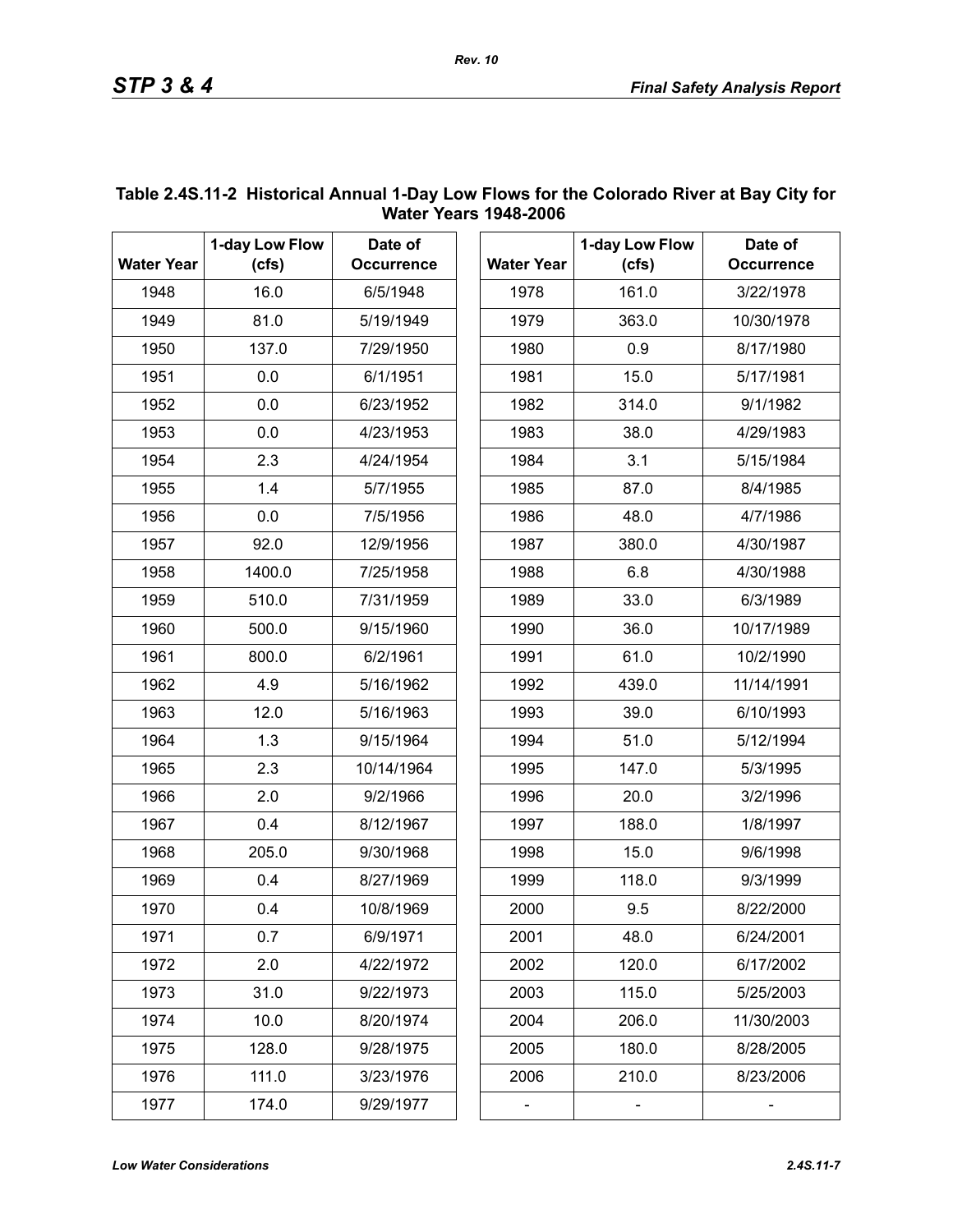| <b>Water Year</b> | 7-day Low Flow<br>(cfs) | Date of<br><b>Occurrence</b> | <b>Water Year</b> | 7-day Low<br>Flow (cfs) | Date of<br><b>Occurrence</b> |
|-------------------|-------------------------|------------------------------|-------------------|-------------------------|------------------------------|
| 1948              | 61.4                    | 6/9/1948                     | 1978              | 217.7                   | 3/24/1978                    |
| 1949              | 142.7                   | 5/22/1949                    | 1979              | 374.2                   | 11/5/1978                    |
| 1950              | 177.2                   | 8/3/1950                     | 1980              | 58.6                    | 8/29/1980                    |
| 1951              | 1.5                     | 7/14/1951                    | 1981              | 242.9                   | 5/19/1981                    |
| 1952              | 1.9                     | 6/29/1952                    | 1982              | 455.9                   | 9/3/1982                     |
| 1953              | 14.6                    | 8/16/1953                    | 1983              | 127.0                   | 5/1/1983                     |
| 1954              | 58.4                    | 6/21/1954                    | 1984              | 10.8                    | 8/31/1984                    |
| 1955              | 37.1                    | 5/9/1955                     | 1985              | 205.2                   | 8/7/1985                     |
| 1956              | 13.2                    | 7/10/1956                    | 1986              | 56.0                    | 4/8/1986                     |
| 1957              | 121.0                   | 12/15/1956                   | 1987              | 598.4                   | 10/11/1986                   |
| 1958              | 1788.6                  | 9/20/1958                    | 1988              | 82.6                    | 6/18/1988                    |
| 1959              | 684.0                   | 7/10/1959                    | 1989              | 41.4                    | 6/5/1989                     |
| 1960              | 714.3                   | 9/18/1960                    | 1990              | 68.4                    | 10/18/1989                   |
| 1961              | 890.0                   | 6/8/1961                     | 1991              | 90.2                    | 10/4/1990                    |
| 1962              | 6.7                     | 5/16/1962                    | 1992              | 502.9                   | 12/8/1991                    |
| 1963              | 13.3                    | 5/18/1963                    | 1993              | 348.3                   | 6/11/1993                    |
| 1964              | 1.4                     | 8/27/1964                    | 1994              | 137.0                   | 9/29/1994                    |
| 1965              | 16.7                    | 9/10/1965                    | 1995              | 199.6                   | 10/1/1994                    |
| 1966              | 2.0                     | 9/8/1966                     | 1996              | 20.0                    | 5/22/1996                    |
| 1967              | 0.5                     | 8/18/1967                    | 1997              | 285.9                   | 10/15/1996                   |
| 1968              | 312.4                   | 10/7/1967                    | 1998              | 68.3                    | 9/8/1998                     |
| 1969              | 0.5                     | 8/7/1969                     | 1999              | 209.9                   | 9/5/1999                     |
| 1970              | 0.5                     | 10/10/1969                   | 2000              | 13.7                    | 8/23/2000                    |
| 1971              | 1.3                     | 6/10/1971                    | 2001              | 110.0                   | 6/26/2001                    |
| 1972              | 19.0                    | 8/19/1972                    | 2002              | 206.0                   | 6/17/2002                    |
| 1973              | 366.4                   | 7/23/1973                    | 2003              | 213.6                   | 5/27/2003                    |
| 1974              | 35.0                    | 8/24/1974                    | 2004              | 375.3                   | 10/7/2003                    |
| 1975              | 348.4                   | 9/30/1975                    | 2005              | 287.7                   | 8/28/2005                    |
| 1976              | 223.4                   | 3/23/1976                    | 2006              | 266.4                   | 8/23/2006                    |
| 1977              | 297.2                   | 9/30/1977                    |                   |                         |                              |

## <span id="page-7-0"></span>**Table 2.4S.11-3 Historical Annual 7-Day Low Flows for the Colorado River at Bay City for Water Years 1948-2006**

*Rev. 10*